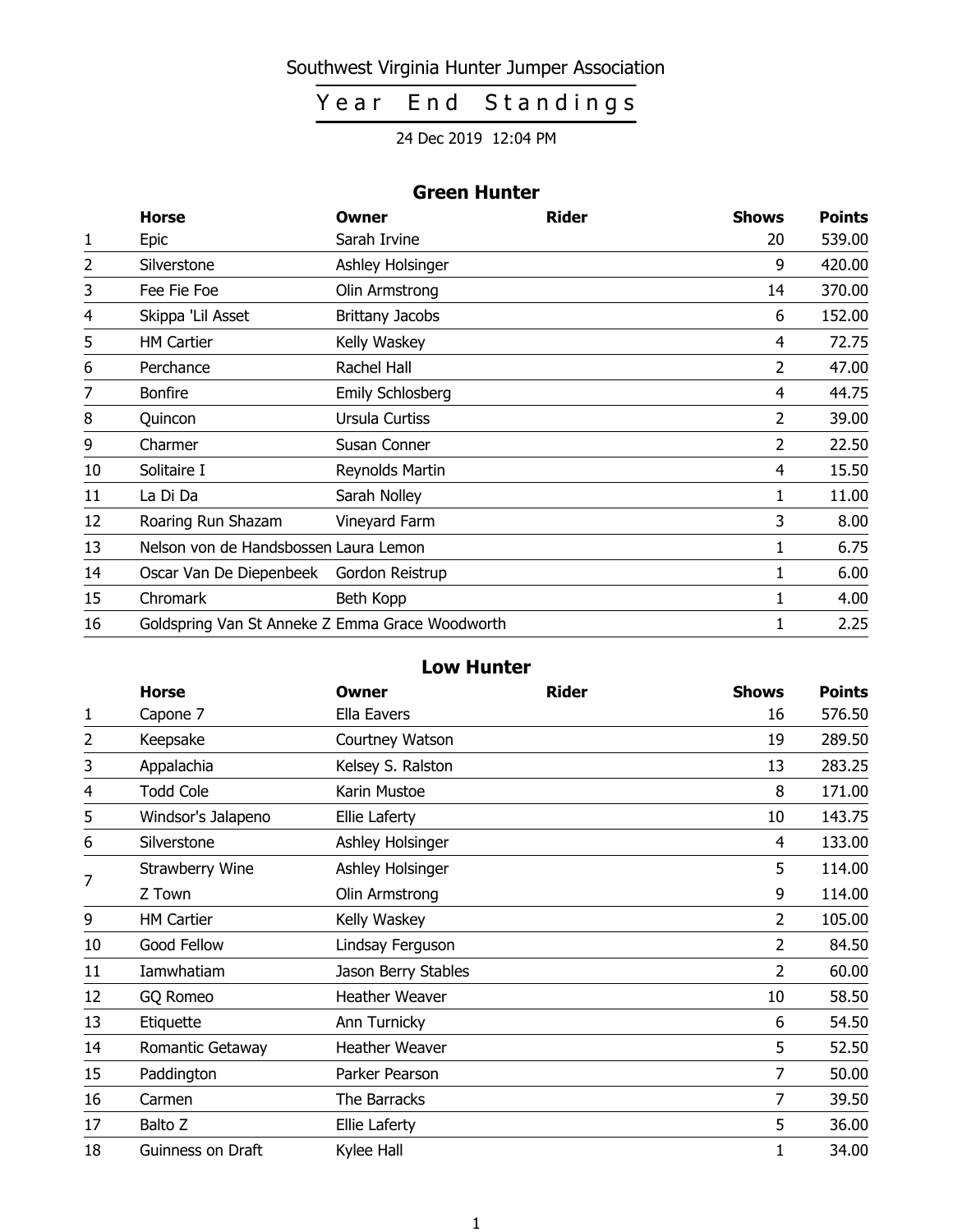Low Hunter continued...

| 19 | Classic Derby         | Mirielle Heidbreder      | 1              | 30.75 |
|----|-----------------------|--------------------------|----------------|-------|
| 20 | Craftsman             | Reynolds Martin          | 2              | 20.00 |
| 21 | Leo's Lucky Star      | Joan Cozart              | $\overline{2}$ | 17.50 |
|    | Alibi                 | Britni Cash              | $\overline{2}$ | 14.00 |
| 22 | Virtual Star          | Suzanne Shalet, VMD      | 1              | 14.00 |
| 24 | Exact                 | Elizabeth Bailey         | $\overline{2}$ | 13.50 |
| 25 | The Chocolatier       | Rachel Nelson            | 3              | 12.50 |
| 26 | The Great Gatsby      | Caroline Leeth           | $\overline{2}$ | 12.00 |
| 27 | Noble                 | <b>Charlotte Bassett</b> | 1              | 11.00 |
| 28 | Heavenly              | Maria Fuchs              | 2              | 8.75  |
| 29 | La Di Da              | Sarah Nolley             | 1              | 7.50  |
|    | Sambalina             | Kelsey Sullivan          | 1              | 4.00  |
| 30 | Eragon                | <b>Caroline Waters</b>   | 1              | 4.00  |
|    | Landcruiser           | Caroline Light           | 1              | 4.00  |
| 33 | <b>Windsor Castle</b> | Onyxford Farm            | 1              | 3.00  |
| 34 | Odds Are              | Pamela G. Deslauriers    | 1              | 2.00  |
|    | Dock of the Bay       | <b>Holly Adams</b>       | 1              | 1.50  |
| 35 | Frankly My Dear       | Katie Gardner            | 1              | 1.50  |
|    | Silver Buckle         | Zachary Hinch            | 1              | 1.00  |
| 37 | Monte Cristo          | Aidan Daly               | 1              | 1.00  |
|    | <b>Epic</b>           | Sarah Irvine             | 1              | 1.00  |

## Working Hunter

|                | <b>Horse</b>      | Owner                  | <b>Rider</b> | <b>Shows</b> | <b>Points</b> |
|----------------|-------------------|------------------------|--------------|--------------|---------------|
| 1              | Leo's Lucky Star  | Joan Cozart            |              | 5            | 132.00        |
| $\overline{2}$ | Appalachia        | Kelsey S. Ralston      |              | 4            | 99.00         |
| 3              | The Chocolatier   | Rachel Nelson          |              | 5            | 92.00         |
| 4              | Romantic Getaway  | Heather Weaver         |              | 5            | 85.00         |
| 5              | Z Town            | Olin Armstrong         |              | 2            | 58.00         |
| 6              | Swan's Glory      | <b>Brittany Jacobs</b> |              | 3            | 52.00         |
| 7              | Eragon            | Caroline Waters        |              | 2            | 47.00         |
| 8              | Balto Z           | <b>Ellie Laferty</b>   |              | 1            | 40.00         |
| 9              | Iamwhatiam        | Jason Berry Stables    |              | 1            | 36.00         |
| 10             | Heavenly          | Maria Fuchs            |              | 1            | 16.00         |
| 11             | <b>HM Cartier</b> | Kelly Waskey           |              | 1            | 10.00         |
| 12             | Keepsake          | Courtney Watson        |              |              | 5.00          |
| 13             | C'mon Carmen      | Stephanie Guerlain     |              |              | 4.00          |
| 14             | Craftsman         | Reynolds Martin        |              |              | 1.00          |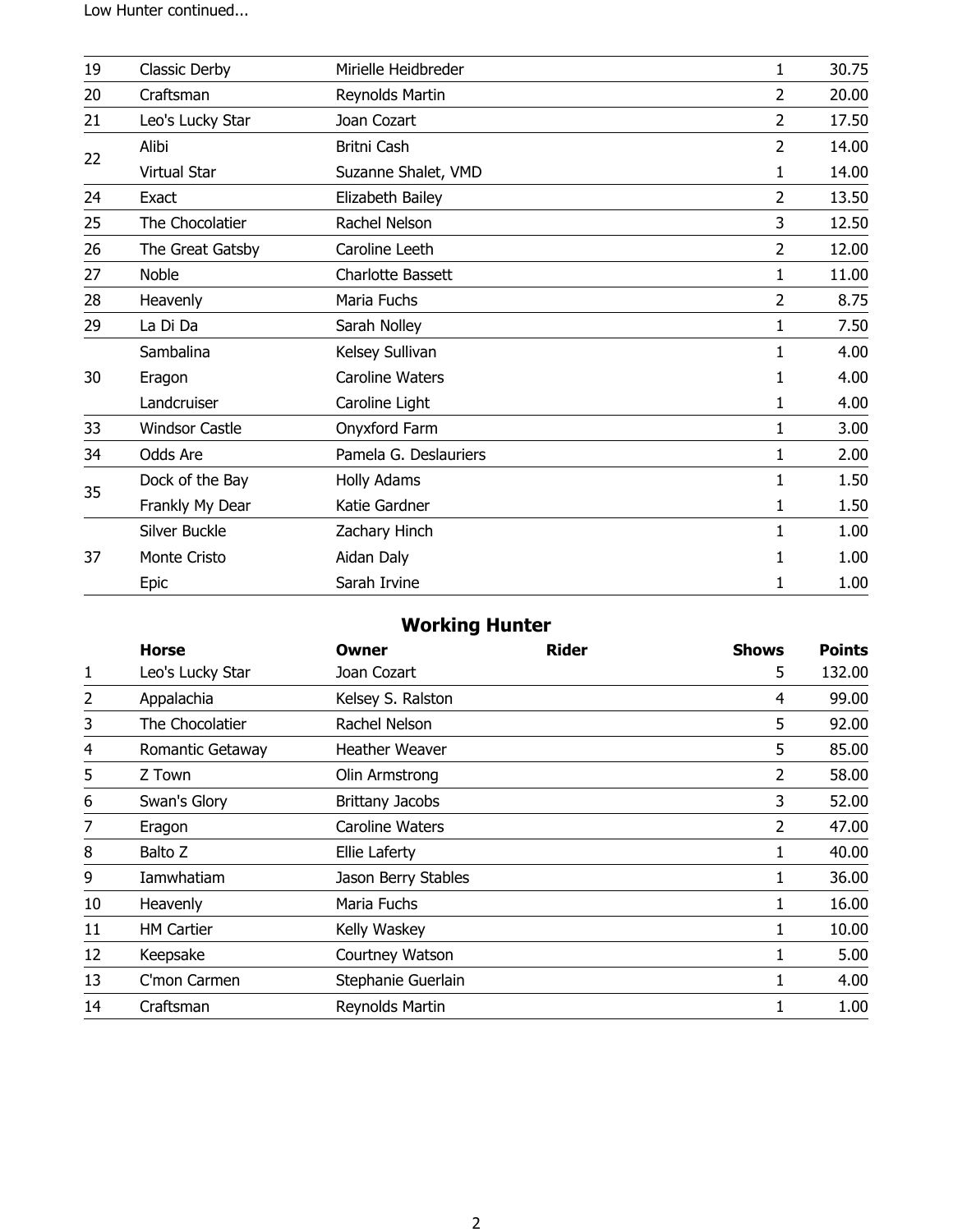### Childrens Hunter

|                | <b>Horse</b>           | Owner                                           | <b>Rider</b> | <b>Shows</b>   | <b>Points</b> |
|----------------|------------------------|-------------------------------------------------|--------------|----------------|---------------|
| 1              | Windsor's Jalapeno     | Ellie Laferty                                   |              | 19             | 382.00        |
| $\overline{2}$ | <b>Emerald City</b>    | Ashley Holsinger                                |              | 13             | 252.50        |
| 3              | Alibi                  | Britni Cash                                     |              | 8              | 179.50        |
| 4              | <b>Strawberry Wine</b> | Ashley Holsinger                                |              | 6              | 149.50        |
| 5              | Monte Cristo           | Aidan Daly                                      |              | 13             | 148.50        |
| 6              | Landcruiser            | Caroline Light                                  |              | 6              | 137.00        |
| 7              | Leo's Lucky Star       | Joan Cozart                                     |              | $\overline{4}$ | 134.50        |
| 8              | Good Fellow            | Lindsay Ferguson                                |              | 5              | 128.00        |
| 9              | Funny Girl             | Courtney Wilson                                 |              | $\overline{7}$ | 125.00        |
| 10             | Balto Z                | Ellie Laferty                                   |              | $\overline{7}$ | 93.50         |
| 11             | Have a Heart           | Luanne Leonard                                  |              | $\overline{7}$ | 90.00         |
| 12             | On Impulse             | Mountain View Stables                           |              | $\overline{4}$ | 69.00         |
| 13             | Magic Touch            | Elizabeth Vagnoni                               |              | 3              | 50.00         |
| 14             | Rio's Finale           | Sarah Irvine                                    |              | 6              | 47.50         |
| 15             | Sambalina              | Kelsey Sullivan                                 |              | $\mathbf{1}$   | 46.00         |
| 16             | Linden Row             | Catherine L. Daniel                             |              | $\overline{2}$ | 44.00         |
| 17             | <b>Noble</b>           | <b>Charlotte Bassett</b>                        |              | 1              | 30.00         |
| 18             | <b>Arrows Conquest</b> | Virginia R. Davis                               |              | 3              | 17.50         |
| 19             | Diamond in the Rough   | <b>Grace Mowery</b>                             |              | $\mathbf{1}$   | 14.00         |
| 20             | Lil Buckaroo           | Mountain View Stables                           |              | 1              | 8.00          |
| 21             | <b>Maxwell Smart</b>   | <b>Britni Cash</b>                              |              | $\mathbf{1}$   | 7.50          |
| 22             |                        | Goldspring Van St Anneke Z Emma Grace Woodworth |              | $\mathbf{1}$   | 4.50          |
| 23             | Waiting for You        | Mountain View Stables                           |              | $\mathbf{1}$   | 4.00          |
| 24             | Samwise                | Lauren Daniel                                   |              | $\mathbf{1}$   | 2.00          |

### Adult Amateur Hunter

|                | <b>Horse</b>     | <b>Owner</b>              | <b>Rider</b> | <b>Shows</b>   | <b>Points</b> |
|----------------|------------------|---------------------------|--------------|----------------|---------------|
| $\mathbf{1}$   | Etiquette        | Ann Turnicky              |              | 18             | 377.00        |
| $\overline{2}$ | Carmen           | The Barracks              |              | 12             | 317.00        |
| 3              | <b>Bonfire</b>   | <b>Emily Schlosberg</b>   |              | 12             | 296.50        |
| 4              | GQ Romeo         | Heather Weaver            |              | 13             | 272.75        |
| 5              | The Great Gatsby | Caroline Leeth            |              | 12             | 208.50        |
| 6              | Don Perignon     | <b>Brianne Lefanowicz</b> |              | 9              | 156.00        |
| $\overline{7}$ | Dock of the Bay  | Holly Adams               |              | 9              | 146.50        |
| 8              | C'mon Carmen     | Stephanie Guerlain        |              | $\overline{2}$ | 113.00        |
| 9              | Craftsman        | Reynolds Martin           |              | 2              | 100.00        |
| 10             | Tripoli          | <b>Hollins University</b> |              | 2              | 93.00         |
|                | Silver Buckle    | Zachary Hinch             |              | 5              | 81.00         |
| 11             | Exact            | Elizabeth Bailey          |              | 2              | 81.00         |
| 13             | Vincero          | <b>Hollins University</b> |              | 4              | 56.00         |
| 14             | The Chocolatier  | Rachel Nelson             |              | $\overline{4}$ | 52.00         |
| 15             | Virtual Star     | Suzanne Shalet, VMD       |              |                | 44.00         |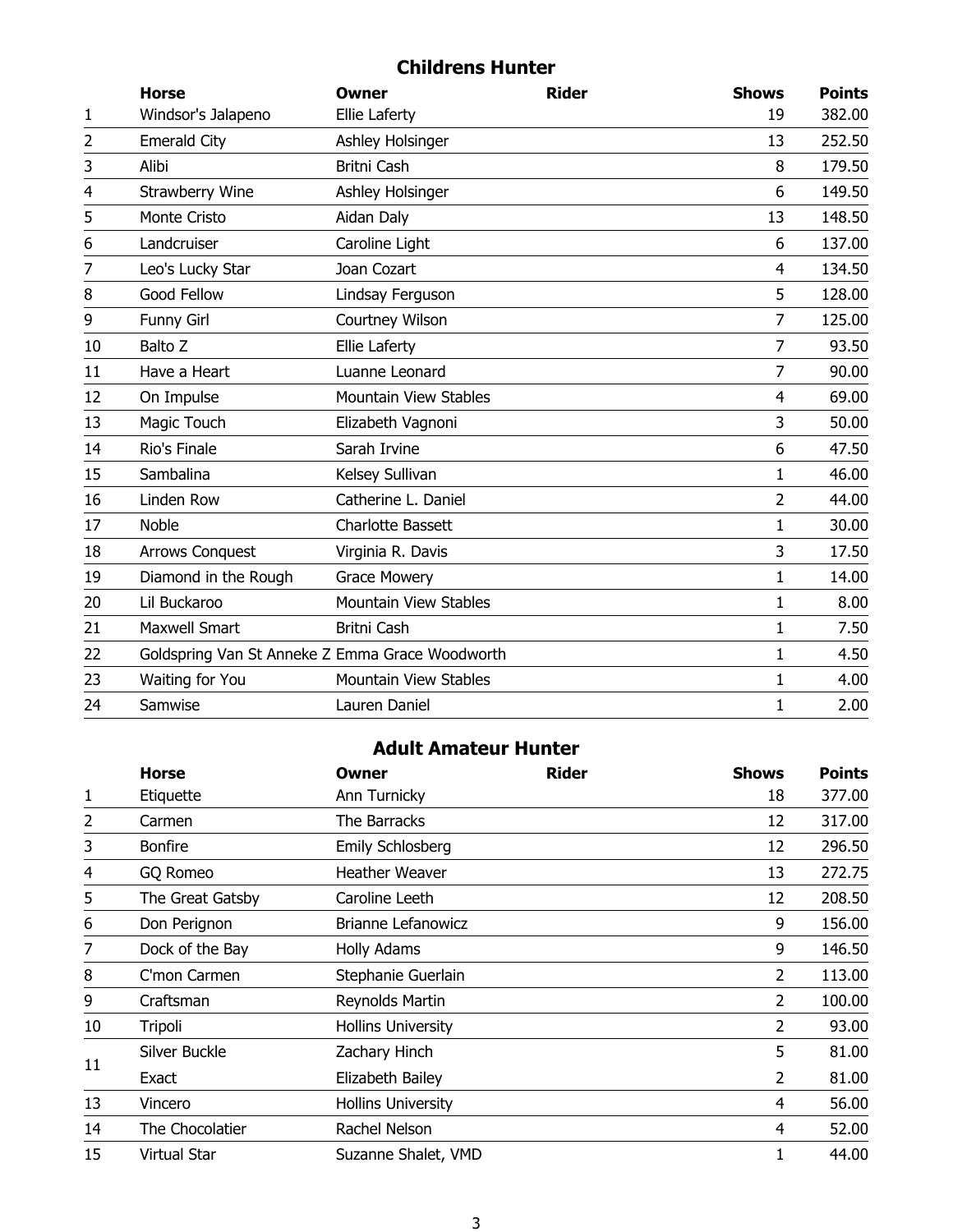Adult Amateur Hunter continued...

| 16 | Epic                | Sarah Irvine                 | 3 | 43.00 |
|----|---------------------|------------------------------|---|-------|
| 17 | Waiting for You     | <b>Mountain View Stables</b> | 1 | 40.00 |
| 18 | Iamwhatiam          | Jason Berry Stables          | 2 | 38.50 |
| 19 | Paddington          | Parker Pearson               | 6 | 37.75 |
| 20 | Imposant            | Elizabeth Vagnoni            | 2 | 33.00 |
| 21 | Quincon             | <b>Ursula Curtiss</b>        | 3 | 27.75 |
|    | Strawberry Wine     | Ashley Holsinger             |   | 21.00 |
| 22 | Heavenly            | Maria Fuchs                  | 1 | 21.00 |
| 24 | <b>West Edition</b> | <b>Bridgewater College</b>   | 1 | 8.00  |
| 25 | Keepsake            | Courtney Watson              | 1 | 4.00  |
|    | Odds Are            | Pamela G. Deslauriers        | 1 | 3.00  |
| 26 | Don Alfresco        | Ella Eavers                  | 1 | 3.00  |
|    | Craigs-etariat      | Rebecca F. Smith             | 1 | 3.00  |
| 29 | Classic Derby       | Mirielle Heidbreder          |   | 1.50  |

## Small/Medium Pony Hunter

|                | <b>Horse</b>              | Owner                     | <b>Rider</b> | <b>Shows</b> | <b>Points</b> |
|----------------|---------------------------|---------------------------|--------------|--------------|---------------|
| $\mathbf{1}$   | SCF Over the Rainbow      | Ava Hogan                 |              | 9            | 304.00        |
| $\overline{2}$ | Heartland                 | Henry Lesko               |              | 6            | 216.00        |
| 3              | The Doctor                | <b>Brittany Jacobs</b>    |              | 9            | 201.00        |
| $\overline{4}$ | Overlook's Outlook        | Mane Top Stables          |              | 6            | 114.00        |
| 5              | Sergeant Snuggles         | Mane Top Stables          |              | 2            | 94.00         |
| 6              | Diamonds and Pearls       | Henry Lesko               |              | 5            | 93.50         |
| 7              | Smoketree Montgomery      | Katie Durrer              |              | 3            | 52.00         |
| 8              | Hidden Springs Last Dance | Lydia Nelson              |              | 4            | 41.00         |
| 9              | Coat Tails                | Lydia Nelson              |              | 2            | 40.00         |
| 10             | Sir Love A Lot            | Darlene Kemper            |              | 1            | 30.00         |
| 11             | Audacious                 | <b>Windy Springs Farm</b> |              | 1            | 14.00         |
| 12             | All That Jazz             | Charlie Campbell          |              | 1            | 12.00         |
| 13             | Polly                     | Charlie Campbell          |              |              | 2.00          |

## Large Pony Hunter

|                | <b>Horse</b>            | Owner              | <b>Rider</b> | <b>Shows</b> | <b>Points</b> |
|----------------|-------------------------|--------------------|--------------|--------------|---------------|
| $\mathbf{1}$   | Spring Fling            | Windy Springs Farm |              | 15           | 532.00        |
| 2              | Get Your Island On      | Marley McGlaughlin |              | 17           | 399.50        |
| 3              | Geronimo                | Bryce Leitch       |              | 14           | 213.50        |
| $\overline{4}$ | Silver Lining           | Elizabeth Self     |              | 5            | 114.00        |
| 5              | Making a Splash         | Eliza Cozart       |              | 4            | 65.00         |
| 6              | Mr. Fix-It              | Ellie Bell         |              | 7            | 58.00         |
| $\overline{7}$ | Kiss Me Kate            | Darlene Kemper     |              | 7            | 41.00         |
| 8              | Diamond Jubilee         | Britni Cash        |              | 1            | 36.00         |
| 9              | <b>Shiver Me Timber</b> | Alexia Paxton      |              |              | 30.00         |
| 10             | Puff the Magic Pony     | Windy Springs Farm |              | 3            | 25.00         |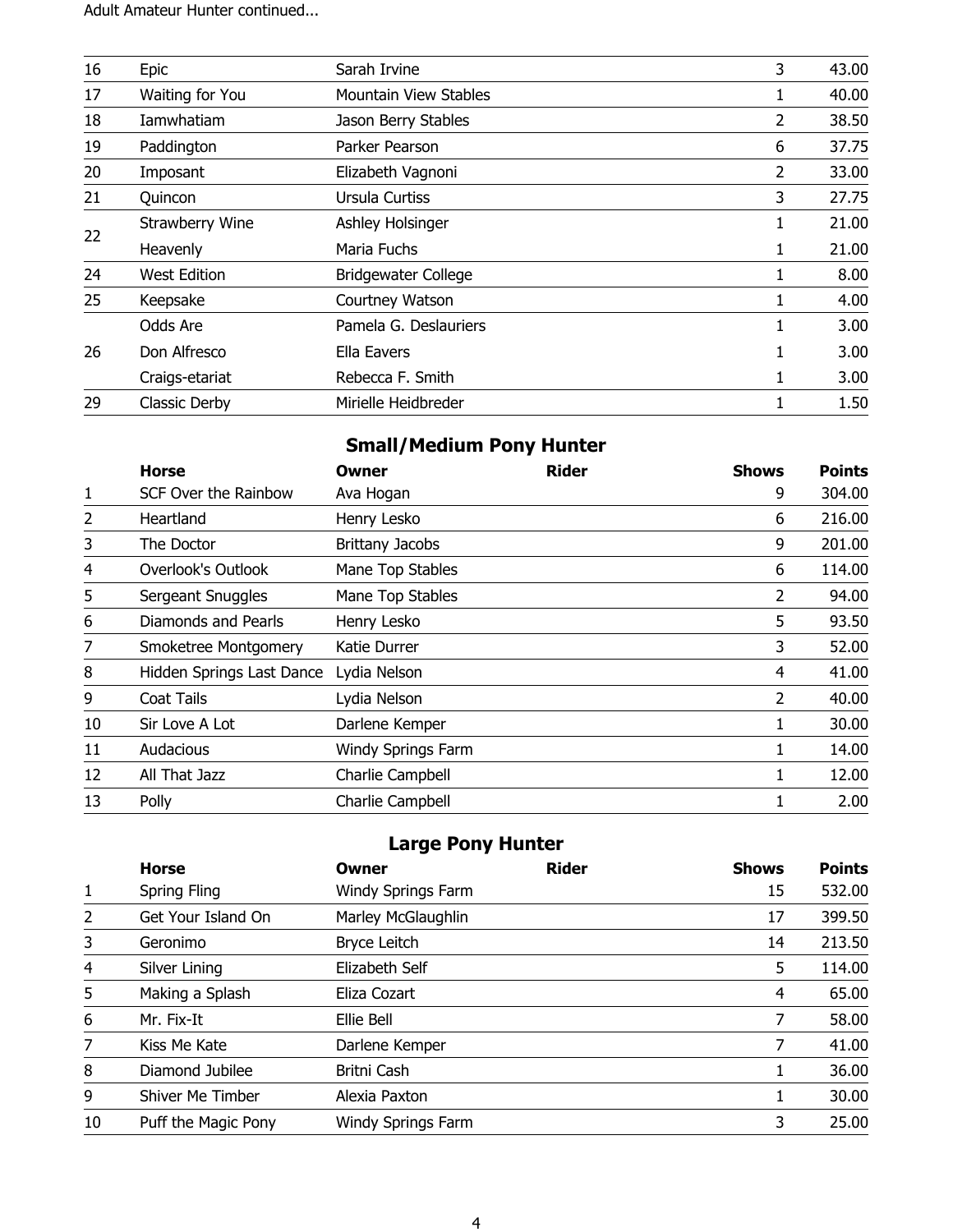### Intermediate Hunter

|    | Horse                                       | Owner                      | <b>Rider</b> | <b>Shows</b>   | <b>Points</b> |
|----|---------------------------------------------|----------------------------|--------------|----------------|---------------|
| 1  | Cherry Hill's Slipped Off to PaKatie Durrer |                            |              | 18             | 874.00        |
| 2  | Hallye                                      | Mountain View Stables      |              | 19             | 488.25        |
| 3  | Get Your Island On                          | Marley McGlaughlin         |              | 13             | 346.50        |
| 4  | Diamond Jubilee                             | <b>Britni Cash</b>         |              | 11             | 223.75        |
| 5  | Toronto                                     | Hannah Rowe                |              | 10             | 173.25        |
| 6  | In Flight Command                           | Britni Cash                |              | $\overline{7}$ | 129.00        |
| 7  | On Impulse                                  | Mountain View Stables      |              | 8              | 94.50         |
| 8  | Deja Vu                                     | Seventh Heaven Farm        |              | 13             | 92.00         |
| 9  | Appalachia                                  | Kelsey S. Ralston          |              | $\overline{2}$ | 84.00         |
| 10 | <b>Title One</b>                            | <b>Bridgewater College</b> |              | 5              | 69.00         |
| 11 | Puff the Magic Pony                         | Windy Springs Farm         |              | 5              | 65.00         |
| 12 | Feel the Thunder                            | Victoria Riordan           |              | 10             | 62.00         |
| 13 | Jimi Hendrix                                | Darlene Kemper             |              | $\overline{4}$ | 61.50         |
|    | Polly Pocket                                | <b>Ariel Mullins</b>       |              | $\mathbf{1}$   | 42.00         |
| 14 | Raphaela                                    | <b>Bridgewater College</b> |              | 1              | 42.00         |
| 16 | Fox in Socks                                | <b>Tish Vest</b>           |              | 3              | 36.50         |
| 17 | <b>Empire's Desire</b>                      | Elizabeth L. Kervatt       |              | 1              | 32.00         |
| 18 | Mr. Fix-It                                  | Ellie Bell                 |              | 4              | 31.00         |
| 19 | C'est la Vie                                | Grace Good                 |              | $\overline{4}$ | 19.50         |
|    | <b>First Dance</b>                          | McKenzie Burch             |              | $\overline{2}$ | 14.00         |
| 20 | I Will If You Will                          | Annie Shawver              |              | 1              | 14.00         |
|    | Rhea                                        | <b>Heather Weaver</b>      |              | $\mathbf{1}$   | 12.00         |
| 22 | Guinness on Draft                           | Kylee Hall                 |              | 1              | 12.00         |
| 24 | <b>Buenos Aries</b>                         | Windy Springs Farm         |              | 1              | 11.50         |
|    | Pretty Little Lie                           | Vineyard Farm              |              | 1              | 9.00          |
| 25 | Skippa 'Lil Asset                           | <b>Brittany Jacobs</b>     |              | 1              | 9.00          |
| 27 | Alejandro                                   | <b>Bridgewater College</b> |              | $\mathbf{1}$   | 8.50          |
| 28 | Celebration                                 | Darlene Kemper             |              | 1              | 8.00          |
| 29 | Crazy Train                                 | <b>Bridgewater College</b> |              | 1              | 4.00          |

## Special Children's Hunter

|                | <b>Horse</b>        | Owner                        | <b>Rider</b> | <b>Shows</b> | <b>Points</b> |
|----------------|---------------------|------------------------------|--------------|--------------|---------------|
| 1              | Hallye              | Mountain View Stables        |              | 17           | 344.50        |
| $\overline{2}$ | Toronto             | Hannah Rowe                  |              | 11           | 227.50        |
| 3              | A Splash of Tuscany | <b>Brittany Jacobs</b>       |              | 8            | 124.00        |
| 4              | Solare              | Darlene Kemper               |              | 6            | 104.00        |
| 5              | <b>Velocity</b>     | Isabelle Davis               |              |              | 92.00         |
| 6              | C'est la Vie        | Grace Good                   |              | 3            | 91.00         |
| 7              | On the Spot         | Windy Springs Farm           |              | 3            | 86.00         |
| 8              | Waiting for You     | <b>Mountain View Stables</b> |              | 3            | 69.50         |
| 9              | Balto Z             | Ellie Laferty                |              | 2            | 66.00         |
| 10             | Kira                | <b>Emily Helmick</b>         |              | 2            | 52.50         |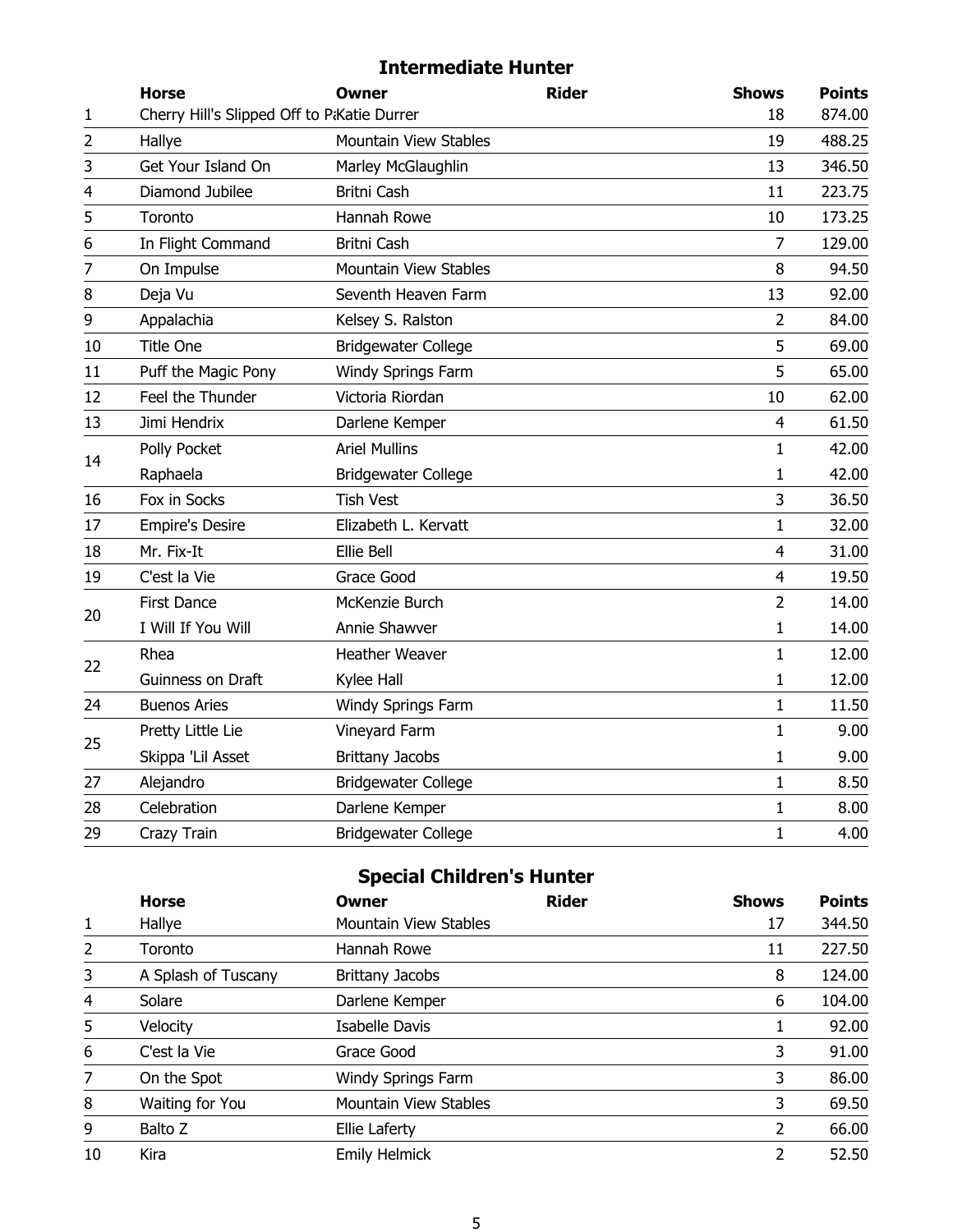Special Children's Hunter continued...

|    | Linden Row           | Catherine L. Daniel        | 1 | 46.00 |
|----|----------------------|----------------------------|---|-------|
| 11 | Iamwhatiam           | Jason Berry Stables        | 1 | 46.00 |
|    |                      |                            |   |       |
| 13 | On Impulse           | Mountain View Stables      | 1 | 44.00 |
| 14 | Geronimo             | <b>Bryce Leitch</b>        | 2 | 42.00 |
|    | Maxwell Smart        | Britni Cash                | 2 | 40.00 |
| 15 | Stars on the Water   | Britni Cash                | 1 | 40.00 |
| 17 | Norbert              | <b>Tish Vest</b>           | 4 | 38.50 |
| 18 | Arsenik              | <b>Bridgewater College</b> | 1 | 36.00 |
| 19 | <b>Noble</b>         | <b>Charlotte Bassett</b>   | 1 | 29.00 |
| 20 | Mr. Fix-It           | Ellie Bell                 | 1 | 28.00 |
| 21 | Max in Motion        | Hannah Rowe                | 1 | 13.00 |
| 22 | Memory's Hill        | Ashley Holsinger           | 1 | 12.00 |
| 23 | Shiver Me Timber     | Alexia Paxton              | 1 | 10.50 |
| 24 | Halle                | <b>Tish Vest</b>           | 1 | 10.00 |
| 25 | <b>Sweet Emotion</b> | Windy Springs Farm         | 1 | 3.00  |
| 26 | Shore Thing          | Britni Cash                |   | 0.50  |

## Special Adult Hunter

|                | <b>Horse</b>                          | <b>Owner</b>               | <b>Rider</b> | <b>Shows</b>   | <b>Points</b> |
|----------------|---------------------------------------|----------------------------|--------------|----------------|---------------|
| 1              | Lil Buckaroo                          | Mountain View Stables      |              | 21             | 582.00        |
| $\overline{2}$ | Keepsake                              | Courtney Watson            |              | 25             | 506.00        |
| 3              | Royal                                 | Kristin Landes             |              | 12             | 367.00        |
| 4              | Imposant                              | Elizabeth Vagnoni          |              | 11             | 270.00        |
| 5              | Never Been Better                     | Ashley Holsinger           |              | 17             | 230.75        |
| 6              | Royal King                            | Elizabeth L. Kervatt       |              | 5              | 164.00        |
| 7              | After Eight                           | Ann Turnicky               |              | $\overline{4}$ | 122.00        |
| 8              | Strawberry Wine                       | Ashley Holsinger           |              | 6              | 82.00         |
| 9              | I Will If You Will                    | Annie Shawver              |              | 11             | 72.75         |
| 10             | Capone 7                              | Ella Eavers                |              | 3              | 71.00         |
| 11             | <b>Maxwell Smart</b>                  | <b>Britni Cash</b>         |              | 3              | 55.50         |
|                | Fan Club                              | Jaclyn Clement, DVM        |              | 3              | 51.00         |
| 12             | Memory's Hill                         | Ashley Holsinger           |              | 2              | 51.00         |
| 14             | Magners SCF                           | <b>Bridgewater College</b> |              | 1              | 50.00         |
| 15             | Nelson von de Handsbossen Laura Lemon |                            |              | 1              | 41.00         |
| 16             | <b>Bonfire</b>                        | Emily Schlosberg           |              | 1              | 38.00         |
| 17             | Raphaela                              | <b>Bridgewater College</b> |              | $\overline{2}$ | 34.50         |
| 18             | Jimi Hendrix                          | Darlene Kemper             |              | 1              | 34.00         |
| 19             | Sabre Springs                         | Jason Berry Stables        |              | 3              | 29.50         |
| 20             | Iamwhatiam                            | Jason Berry Stables        |              | 4              | 29.00         |
| 21             | Latin Lover                           | <b>Bridgewater College</b> |              | $\mathbf{1}$   | 26.00         |
| 22             | Postmaster                            | <b>Ashley Dettor</b>       |              | $\overline{2}$ | 16.50         |
| 23             | Waiting for You                       | Mountain View Stables      |              | 1              | 14.00         |
| 24             | Arsenik                               | <b>Bridgewater College</b> |              | $\overline{2}$ | 13.00         |
| 25             | Crazy Train                           | <b>Bridgewater College</b> |              | 1              | 11.00         |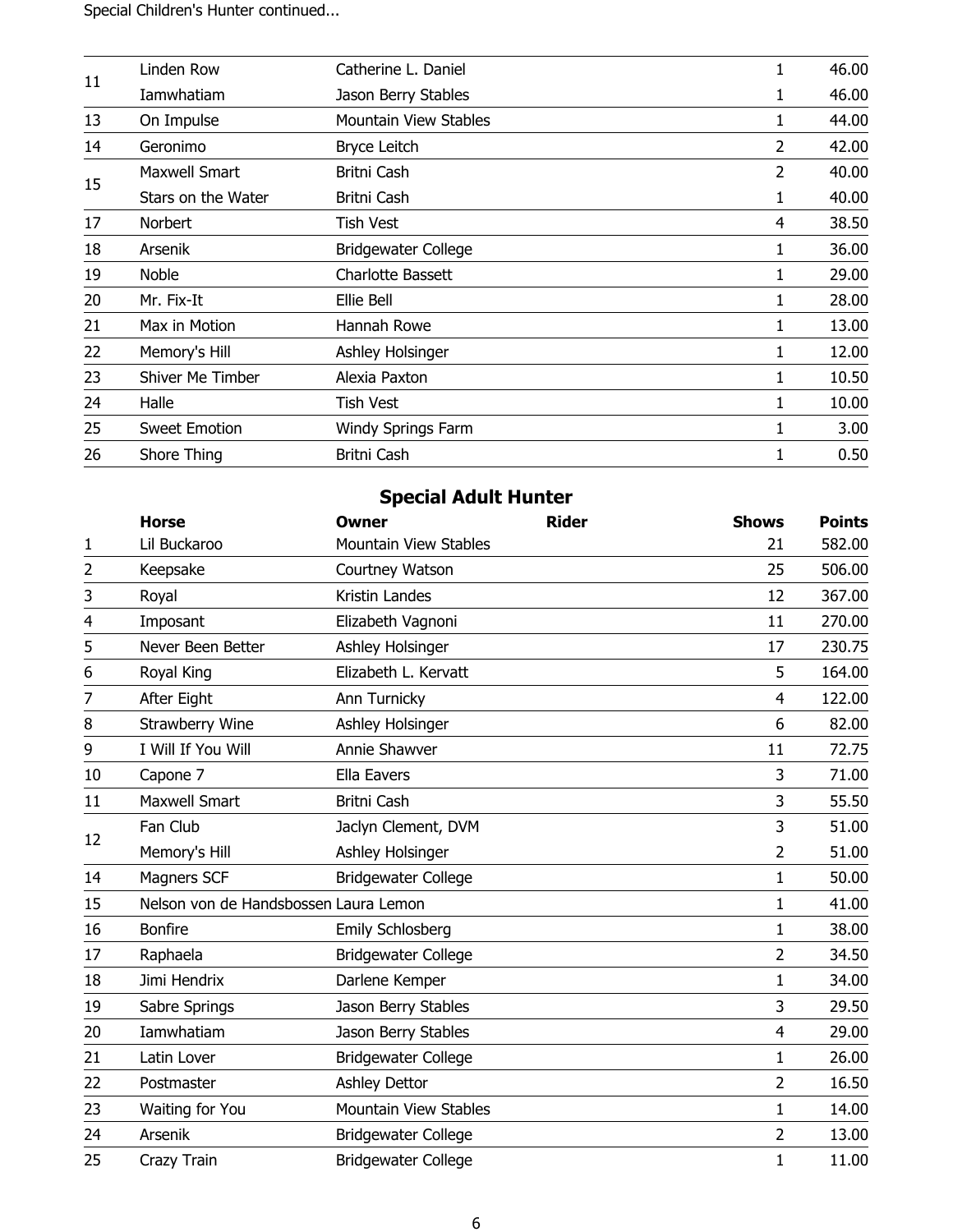Special Adult Hunter continued...

|    | Sycamore Ridge      | <b>Hollins University</b>  |   | 8.00 |
|----|---------------------|----------------------------|---|------|
| 26 | Harry Potter        | Britni Cash                |   | 8.00 |
| 28 | Endeavor            | <b>Bridgewater College</b> | 3 | 7.50 |
| 29 | Paddington          | Parker Pearson             |   | 7.00 |
| 30 | Whiskey Tango       | <b>Hollins University</b>  |   | 6.50 |
| 31 | Wiley Kid           | Lauren Daniel              |   | 4.50 |
| 32 | A Splash of Tuscany | <b>Brittany Jacobs</b>     |   | 4.00 |
| 33 | Strawberry Wine     | Rosehill Farm              |   | 1.00 |
| 34 | Charlie Brown       | Pamela Haskins             |   | 0.75 |
| 35 | Good Fortune        | Katie Kelly                |   | 0.50 |

### Adult Hunter Pleasure Horse

|    | <b>Horse</b>            | <b>Owner</b>               | <b>Rider</b> | <b>Shows</b>   | <b>Points</b> |
|----|-------------------------|----------------------------|--------------|----------------|---------------|
| 1  | Joker                   | Ella Eavers                |              | 19             | 985.00        |
| 2  | Divine Mercy            | Andrea Boggs               |              | 11             | 363.00        |
| 3  | Deja Vu                 | Seventh Heaven Farm        |              | 12             | 130.00        |
| 4  | Lexington Ave           | <b>Billie Rae Croll</b>    |              | 3              | 118.00        |
| 5  | Mission of Gabriel      | Garrett Hagenlocker        |              | 6              | 80.50         |
| 6  | Guinness on Draft       | Kylee Hall                 |              | 3              | 69.50         |
| 7  | Endeavor                | <b>Bridgewater College</b> |              | 2              | 59.00         |
| 8  | Captain G               | <b>Beth Gianakouros</b>    |              | 6              | 56.50         |
| 9  | Oscar Van De Diepenbeek | Gordon Reistrup            |              | $\overline{2}$ | 40.50         |
| 10 | <b>Maxwell Smart</b>    | <b>Britni Cash</b>         |              | $\overline{2}$ | 36.00         |
| 11 | I Will If You Will      | Annie Shawver              |              | $\mathbf{1}$   | 34.00         |
| 12 | Popular Demand          | Diana Kemper               |              | 5              | 32.50         |
| 13 | Tuscany                 | Jason Berry Stables        |              | 2              | 30.00         |
| 14 | Mydis                   | Nancy Peterson             |              | $\mathbf{1}$   | 26.00         |
| 15 | Roaring Run Shazam      | Vineyard Farm              |              | $\mathbf{1}$   | 24.00         |
| 16 | Chromark                | Beth Kopp                  |              | 3              | 21.50         |
| 17 | Roaring Run Power Play  | Vineyard Farm              |              | 3              | 17.50         |
| 18 | Tripoli                 | <b>Hollins University</b>  |              | $\mathbf 1$    | 16.00         |
| 19 | Sycamore Ridge          | <b>Hollins University</b>  |              | $\mathbf{1}$   | 14.00         |
| 20 | Finder's Keepers        | Annie Shawver              |              | 2              | 11.00         |
| 21 | Latin Lover             | <b>Bridgewater College</b> |              | $\mathbf{1}$   | 10.00         |
|    | <b>Sweet Emotion</b>    | Windy Springs Farm         |              | 1              | 8.00          |
| 22 | Alejandro               | <b>Bridgewater College</b> |              | 1              | 8.00          |
|    | Shenandoah Smoke        | Annie Shawver              |              | 1              | 8.00          |
| 25 | Capone 7                | Ella Eavers                |              | $\mathbf{1}$   | 7.00          |
| 26 | Dividend                | VA Intermont College       |              | $\mathbf{1}$   | 6.00          |
| 27 | Footmark                | Richlyn Morton             |              | $\mathbf{1}$   | 4.00          |
|    | Pocos Brownie Delight   | <b>Holly Bailey</b>        |              | 1              | 1.50          |
| 28 | Red Eyed Duster         | <b>Holly Bailey</b>        |              | 1              | 1.50          |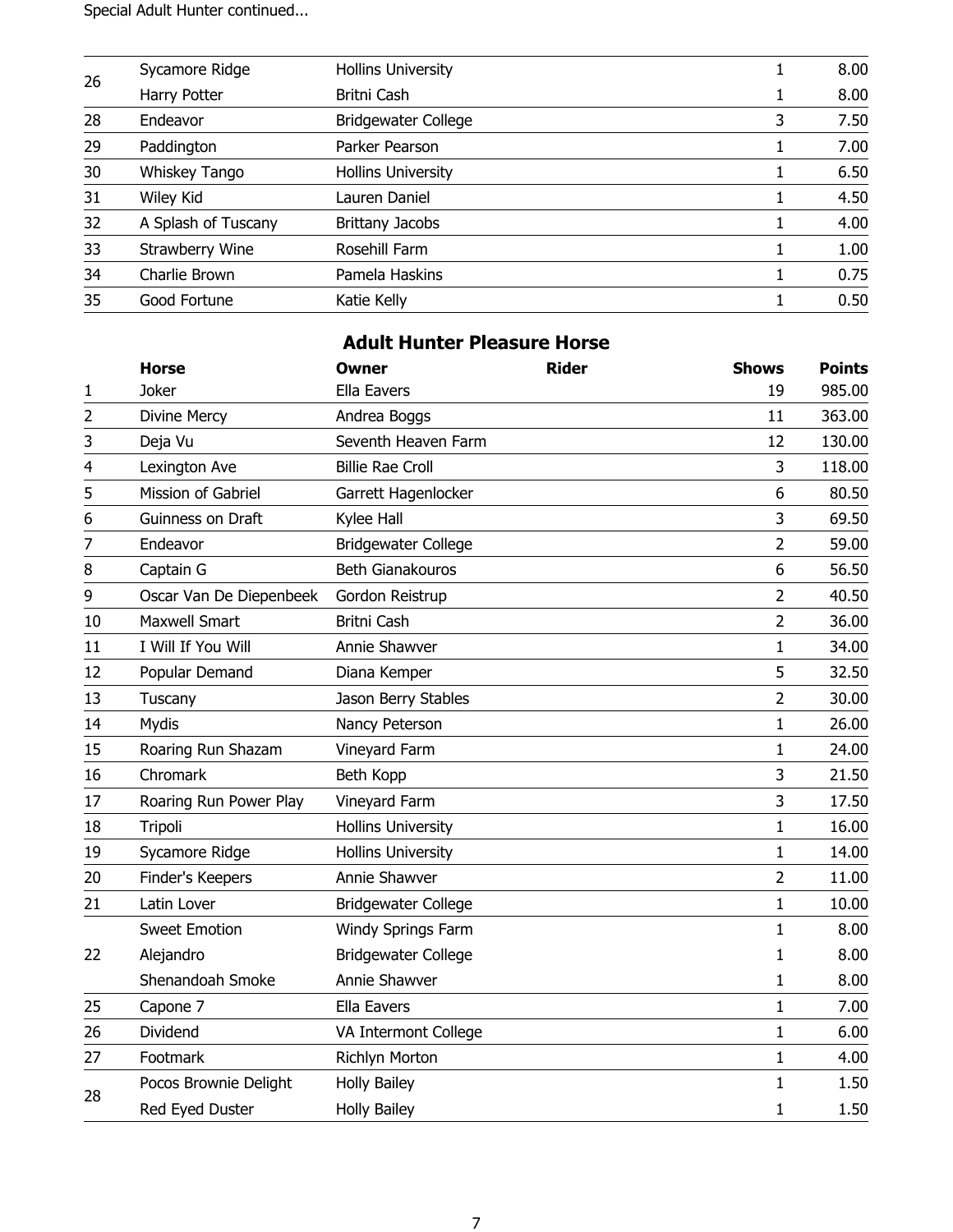### Junior Hunter Pleasure Horse

|                | <b>Horse</b>              | Owner                        | <b>Rider</b> | <b>Shows</b>   | <b>Points</b> |
|----------------|---------------------------|------------------------------|--------------|----------------|---------------|
| 1              | <b>Sweet Emotion</b>      | Windy Springs Farm           |              | 14             | 548.00        |
| $\overline{2}$ | Ravens Account            | Abby Fisher                  |              | 9              | 337.00        |
| 3              | On Impulse                | <b>Mountain View Stables</b> |              | 10             | 288.50        |
| 4              | <b>Buenos Aries</b>       | Windy Springs Farm           |              | $\overline{7}$ | 160.00        |
| 5              | Harry Potter              | Britni Cash                  |              | 9              | 149.50        |
| 6              | Feel the Thunder          | Victoria Riordan             |              | 8              | 103.50        |
| 7              | Nonfiction                | Aidan Daly                   |              | 5              | 91.00         |
| 8              | Toronto                   | Hannah Rowe                  |              | 3              | 68.00         |
| 9              | Norbert                   | <b>Tish Vest</b>             |              | $\overline{2}$ | 48.00         |
| 10             | <b>HM Cartier</b>         | Kelly Waskey                 |              | $\mathbf{1}$   | 41.00         |
|                | Barney                    | Maureen Waldron              |              | 1              | 36.00         |
| 11             | Popular Demand            | Diana Kemper                 |              | 2              | 36.00         |
| 13             | Overlook's Lucka the Draw | Mane Top Stables             |              | $\overline{2}$ | 31.50         |
| 14             | Winchester                | Clair E. Humphreys           |              | 1              | 30.00         |
| 15             | Red Badge of Trouble      | Clair E. Humphreys           |              | 3              | 23.50         |
| 16             | Windsor's Jalapeno        | <b>Ellie Laferty</b>         |              | $\mathbf{1}$   | 22.00         |
| 17             | Guinness on Draft         | Kylee Hall                   |              | $\mathbf{1}$   | 20.00         |
| 18             | Alibi                     | Britni Cash                  |              | 1              | 18.00         |
| 19             | <b>Maxwell Smart</b>      | <b>Britni Cash</b>           |              | $\overline{2}$ | 15.00         |
|                | C'est la Vie              | Grace Good                   |              | 1              | 14.00         |
| 20             | Alejandro                 | <b>Bridgewater College</b>   |              | 1              | 14.00         |
| 22             | <b>First Dance</b>        | McKenzie Burch               |              | 1              | 7.00          |
| 23             | I Will If You Will        | Annie Shawver                |              | 1              | 2.50          |
|                | Shenandoah Smoke          | Annie Shawver                |              | 1              | 2.00          |
| 24             | Finder's Keepers          | Annie Shawver                |              | 1              | 2.00          |

## Hunter Pleasure Pony

|                | Horse                      | Owner                  | <b>Rider</b> | <b>Shows</b>   | <b>Points</b> |
|----------------|----------------------------|------------------------|--------------|----------------|---------------|
| 1              | The Patriot                | <b>Beth Sheely</b>     |              | 12             | 550.00        |
| $\overline{2}$ | The Doctor                 | <b>Brittany Jacobs</b> |              | 10             | 298.50        |
| 3              | Nickelby                   | Palmer Cash            |              | 10             | 240.25        |
| 4              | Shore Thing                | Britni Cash            |              | 12             | 228.50        |
| 5              | Mud Puddle                 | Britni Cash            |              | 8              | 196.00        |
| 6              | Hidden Springs Last Dance  | Lydia Nelson           |              | 7              | 191.00        |
| 7              | Overlook's Outlook         | Mane Top Stables       |              | 12             | 182.50        |
| 8              | Grey Cloud's Silver Lining | Diane H. Hinch         |              | 10             | 130.00        |
| 9              | Polly                      | Charlie Campbell       |              | 5              | 82.00         |
|                | Remington                  | Sierra Back            |              | 4              | 44.00         |
| 10             | Celebration                | Darlene Kemper         |              | 1              | 44.00         |
| 12             | Sandstone Oliver Twist     | Darlene Kemper         |              | 1              | 36.00         |
| 13             | Fancy Footwork             | Britni Cash            |              | $\overline{2}$ | 32.00         |
| 14             | Ace of Spades              | Katie Layne Stull      |              | 6              | 30.50         |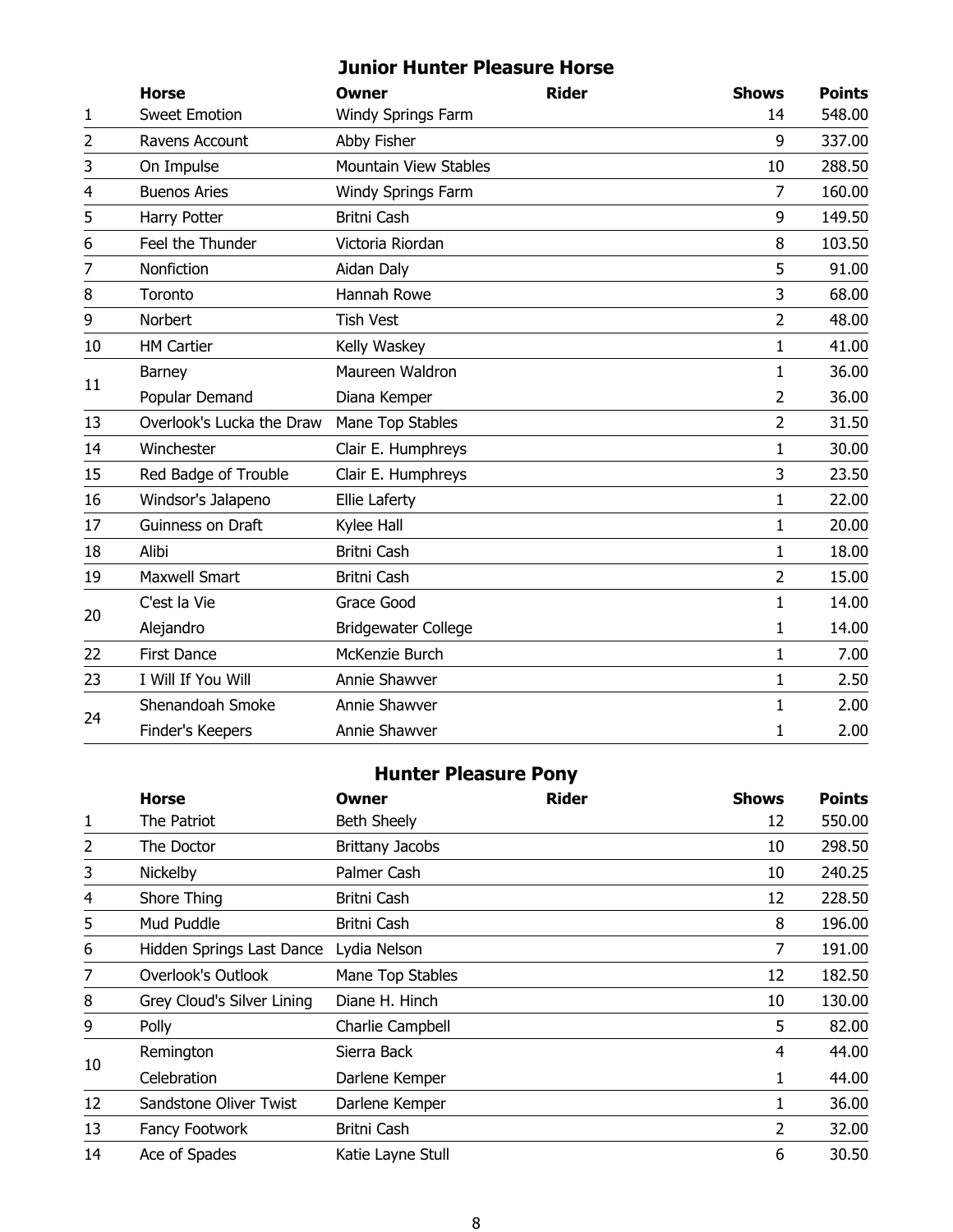Hunter Pleasure Pony continued...

| 15 | Rocky Road           | Payton Kite      | 4 | 21.50 |
|----|----------------------|------------------|---|-------|
| 16 | Smoketree Montgomery | Katie Durrer     | 2 | 12.50 |
| 17 | Coat Tails           | Lydia Nelson     |   | 8.00  |
| 18 | All That Jazz        | Charlie Campbell |   | 7.00  |
| 19 | Making a Splash      | Eliza Cozart     |   | 6.50  |
| 20 | Jonah Pony           | Payton Kite      |   | 4.00  |
| 21 | Sir Love A Lot       | Darlene Kemper   |   | 2.00  |

#### Level 2

|   | Horse              | Owner           | Rider | <b>Shows</b> | <b>Points</b> |
|---|--------------------|-----------------|-------|--------------|---------------|
|   | Big Black Cadillac | Lisa Flynn      |       | 4            | 102.00        |
|   | Cash Back          | Lauren Perhala  |       |              | 61.00         |
| 3 | Eragon             | Caroline Waters |       |              | 10.00         |
| 4 | Have a Heart       | Luanne Leonard  |       |              | 1.00          |

## Level 4/5

|   | Horse          | Owner            | <b>Rider</b> | <b>Shows</b> | <b>Points</b> |
|---|----------------|------------------|--------------|--------------|---------------|
|   | Swan's Glory   | Brittany Jacobs  |              |              | 9.00          |
| 2 | Craigs-etariat | Rebecca F. Smith |              |              | 8.00          |

## Children's / Adult Jumper

|                | <b>Horse</b>    | Owner                 | <b>Rider</b> | <b>Shows</b> | <b>Points</b> |
|----------------|-----------------|-----------------------|--------------|--------------|---------------|
| 1              | Waiting for You | Mountain View Stables |              | 10           | 183.00        |
| 2              | School Boy Q    | Lily Caricofe         |              | 11           | 127.00        |
| 3              | Southern Drew   | Darlene Kemper        |              | 9            | 110.50        |
| $\overline{4}$ | Craigs-etariat  | Rebecca F. Smith      |              | 4            | 44.00         |
| 5              | Escape          | Rebecca F. Smith      |              | 3            | 38.00         |
| 6              | Eragon          | Caroline Waters       |              | 2            | 34.00         |
| 7              | Solare          | Darlene Kemper        |              |              | 8.00          |
| 8              | Uptown Girl     | Krystal Dawson        |              |              | 6.00          |

### Novice Children's / Adult Amateur Jumper

|                | <b>Horse</b>           | Owner               | <b>Rider</b> | <b>Shows</b> | <b>Points</b> |
|----------------|------------------------|---------------------|--------------|--------------|---------------|
| $\mathbf{1}$   | On the Spot            | Windy Springs Farm  |              | 8            | 168.00        |
| $\overline{2}$ | Kiss Me Kate           | Darlene Kemper      |              | 7            | 134.00        |
| 3              | Callaway               | <b>Chase Daniel</b> |              | 4            | 39.00         |
| $\overline{4}$ | Chessboard             | Dean Rowe           |              |              | 34.00         |
| 5              | Samwise                | Lauren Daniel       |              | 4            | 33.00         |
| 6              | Jimi Hendrix           | Darlene Kemper      |              | 3            | 31.00         |
| 7              | Solare                 | Darlene Kemper      |              | 2            | 30.00         |
| 8              | <b>Arrows Conquest</b> | Virginia R. Davis   |              |              | 16.00         |
| 9              | Deja Vu                | Seventh Heaven Farm |              |              | 6.00          |
| 10             | Awesome Guy            | Jennifer Brown      |              |              | 1.50          |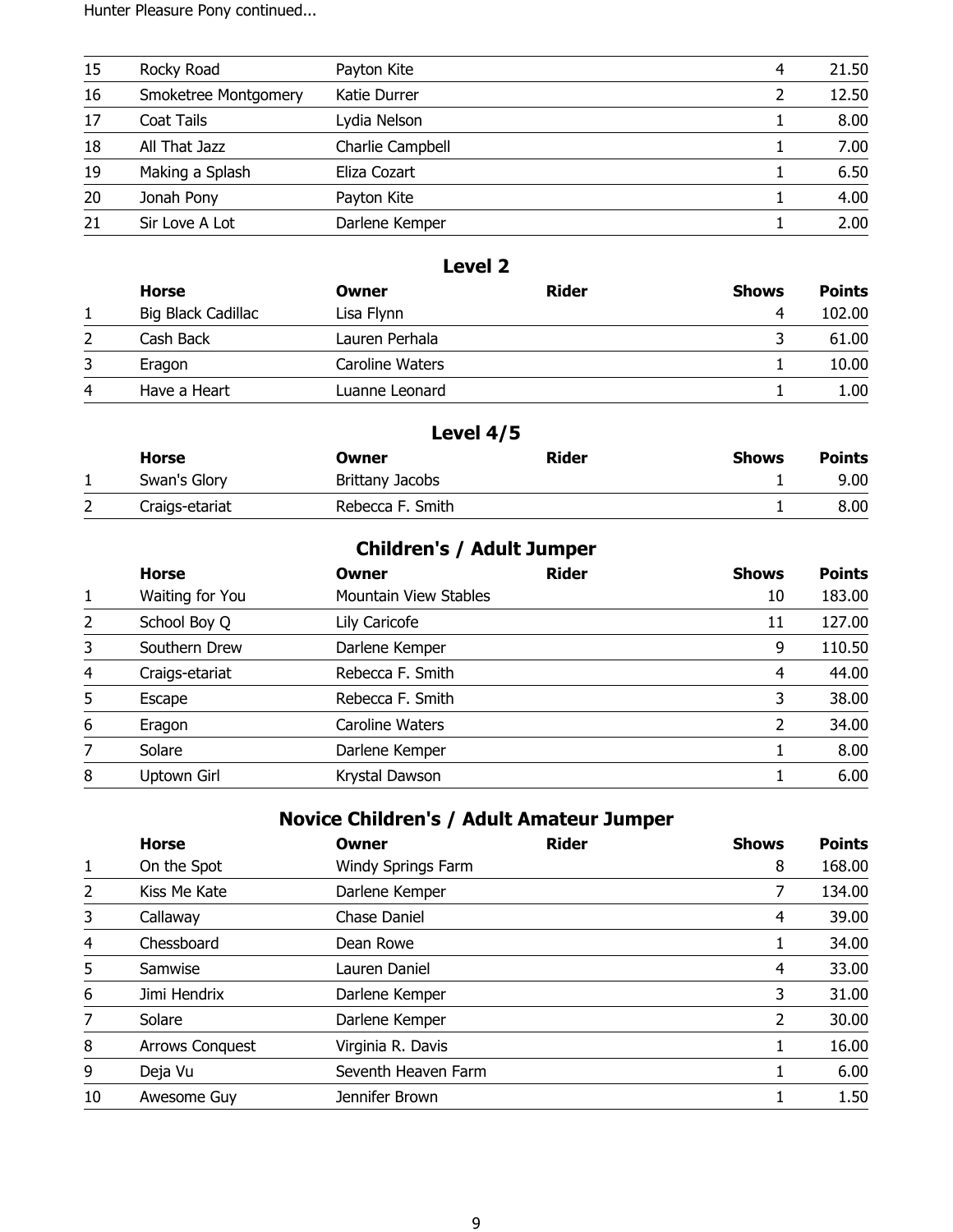### Low Jumper

|    | <b>Horse</b>              | Owner                 | <b>Rider</b> | <b>Shows</b>   | <b>Points</b> |
|----|---------------------------|-----------------------|--------------|----------------|---------------|
| 1  | Have a Heart              | Luanne Leonard        |              | 6              | 66.00         |
| 2  | Leap of Faith             | Mary Monaco           |              | 7              | 63.50         |
| 3  | Hello Roo                 | Mane Top Stables      |              | 2              | 58.00         |
|    | On the Spot               | Windy Springs Farm    |              | 4              | 58.00         |
| 5  | Windsor's Jalapeno        | Ellie Laferty         |              | $\overline{2}$ | 46.00         |
|    | <b>Big Black Cadillac</b> | Lisa Flynn            |              | 5              | 46.00         |
| 7  | Samwise                   | Lauren Daniel         |              | 3              | 28.50         |
| 8  | Cash Back                 | Lauren Perhala        |              | $\overline{2}$ | 22.00         |
| 9  | Uptown Girl               | Krystal Dawson        |              | 3              | 15.00         |
| 10 | Mr. Investor              | Nora Terrill          |              | 3              | 14.50         |
| 11 | Heavenly                  | Maria Fuchs           |              | $\overline{2}$ | 14.00         |
| 12 | Callaway                  | <b>Chase Daniel</b>   |              | 1              | 10.00         |
| 13 | Landcruiser               | Caroline Light        |              | 1              | 9.00          |
| 14 | On Impulse                | Mountain View Stables |              | 1              | 8.00          |
|    | Deja Vu                   | Seventh Heaven Farm   |              | 1              | 6.00          |
| 15 | Oscar Van De Diepenbeek   | Gordon Reistrup       |              | 1              | 6.00          |
|    | Solare                    | Darlene Kemper        |              | 1              | 6.00          |
| 18 | Southern Drew             | Darlene Kemper        |              | 1              | 2.00          |
| 19 | Camera Shy                | Zachary Hinch         |              | 1              | 1.50          |
| 20 | Motorcross                | Pia Zuffoletti        |              | 1              | 0.75          |

## Junior Equitation on the Flat 14 & under

|    | <b>Rider</b>         | <b>Shows Points</b> |        |
|----|----------------------|---------------------|--------|
| 1  | Abby Fisher          | 17                  | 154.00 |
| 2  | Kriston Parr         | 15                  | 126.00 |
| 3  | Isabella Zipf        | 7                   | 50.00  |
| 4  | <b>Bryce Leitch</b>  | 12                  | 45.75  |
| 5  | Katie Durrer         | 12                  | 45.00  |
| 6  | <b>Ariel Mullins</b> | 4                   | 20.00  |
| 7  | Anna Grace Boteler   | 5                   | 19.00  |
| 8  | Charlotte Bassett    | 1                   | 15.00  |
| 9  | McKenzie Burch       | 4                   | 12.75  |
| 10 | Chloe Keplinger      | 4                   | 12.00  |
| 11 | Sofia Khan           | 3                   | 11.50  |
|    | <b>Wyatt Morris</b>  | $\overline{2}$      | 11.00  |
| 12 | Sabrina Forbes       | 7                   | 11.00  |
|    | Maddie Harper        | 3                   | 11.00  |
|    | Marley McGlaughlin   | 1                   | 10.00  |
| 15 | Kelly Waskey         | 1                   | 10.00  |
| 17 | Lydia Nelson         | 5                   | 8.50   |
| 18 | Clair E. Humphreys   | 2                   | 8.00   |
| 19 | Grace Good           | 3                   | 6.50   |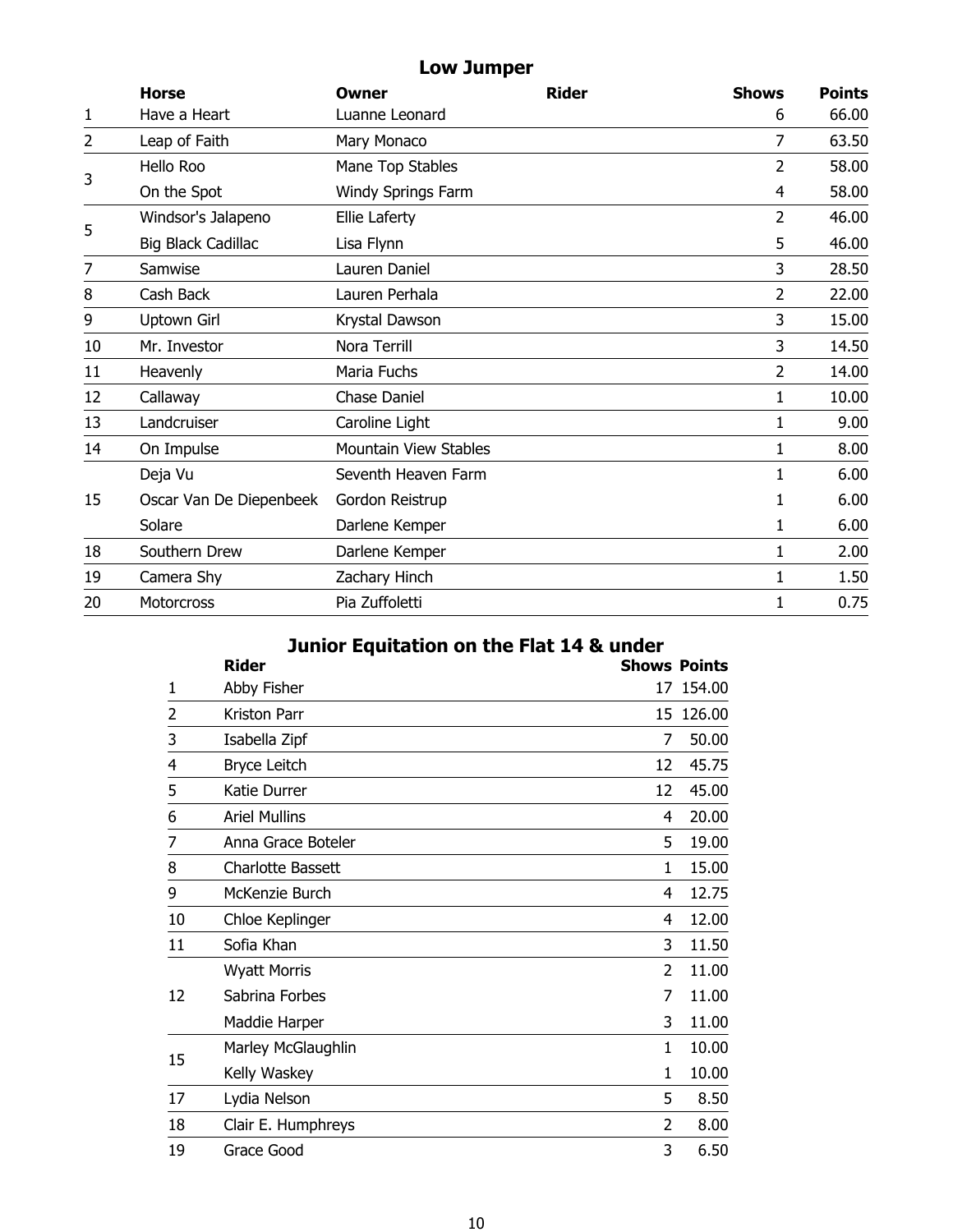Junior Equitation on the Flat 14 & under continued...

| 20 | Emma Grace Woodworth  | 1 | 6.00 |
|----|-----------------------|---|------|
|    | <b>Trinity Snyder</b> | 1 | 6.00 |
| 22 | Olivia Sell           | 3 | 4.25 |
|    | Thea Franklin         | 4 | 4.00 |
|    | Caroline Durrer       | 1 | 4.00 |
| 23 | Chase Daniel          | 1 | 4.00 |
|    | Zoe Savage            | 1 | 4.00 |
| 27 | Kelsey Sullivan       | 1 | 3.00 |
| 28 | Libby White           | 1 | 2.00 |
| 29 | Sydney Remington      | 1 | 0.50 |
|    | Eliza Cozart          | 1 | 0.50 |
|    | Kaitlyn Fritz         | 1 | 0.50 |
|    |                       |   |      |

|                | anor Equitation on the riat 15 |                |                     |
|----------------|--------------------------------|----------------|---------------------|
|                | <b>Rider</b>                   |                | <b>Shows Points</b> |
| 1              | Madelyn Whitley                | 15             | 91.50               |
| 2              | <b>Ellie Laferty</b>           | 11             | 70.00               |
| 3              | Virginia R. Davis              | 13             | 67.50               |
| 4              | Caroline Light                 | 9              | 66.00               |
| 5              | Aidan Daly                     | 12             | 53.50               |
| 6              | Hannah Rowe                    | 12             | 52.00               |
| $\overline{7}$ | <b>Tabitha Phillips</b>        | $\overline{7}$ | 48.75               |
| 8              | Lauren Daniel                  | 5              | 34.00               |
| 9              | Libby White                    | 6              | 24.00               |
| 10             | Sarah Southard                 | $\overline{2}$ | 21.00               |
| 11             | Alexandra E. Bailey            | 7              | 20.50               |
| 12             | Anna Vest                      | 2              | 20.00               |
|                | Courtney Wilson                | $\overline{2}$ | 20.00               |
| 14             | <b>Grace Lilly</b>             | 4              | 19.00               |
| 15             | Isabella Karr                  | $\overline{2}$ | 12.00               |
| 16             | Kelcie N. Izzillo              | 3              | 10.00               |
| 17             | Iva Jamison                    | 2              | 8.00                |
|                | Wenke Harold                   | $\mathbf{1}$   | 6.00                |
| 18             | <b>Grace Mowery</b>            | $\mathbf{1}$   | 6.00                |
| 20             | Claire Kosky                   | $\overline{2}$ | 4.00                |
|                | Madi Cozart                    | $\mathbf{1}$   | 4.00                |
| 22             | Sydney L. Carver               | $\mathbf{1}$   | 2.00                |
|                | Ann Ashley Daniel              | 1              | 2.00                |
| 24             | Ellie Grace Bellamy            | $\mathbf{1}$   | 1.00                |

# Junior Equitation on the Flat 15-17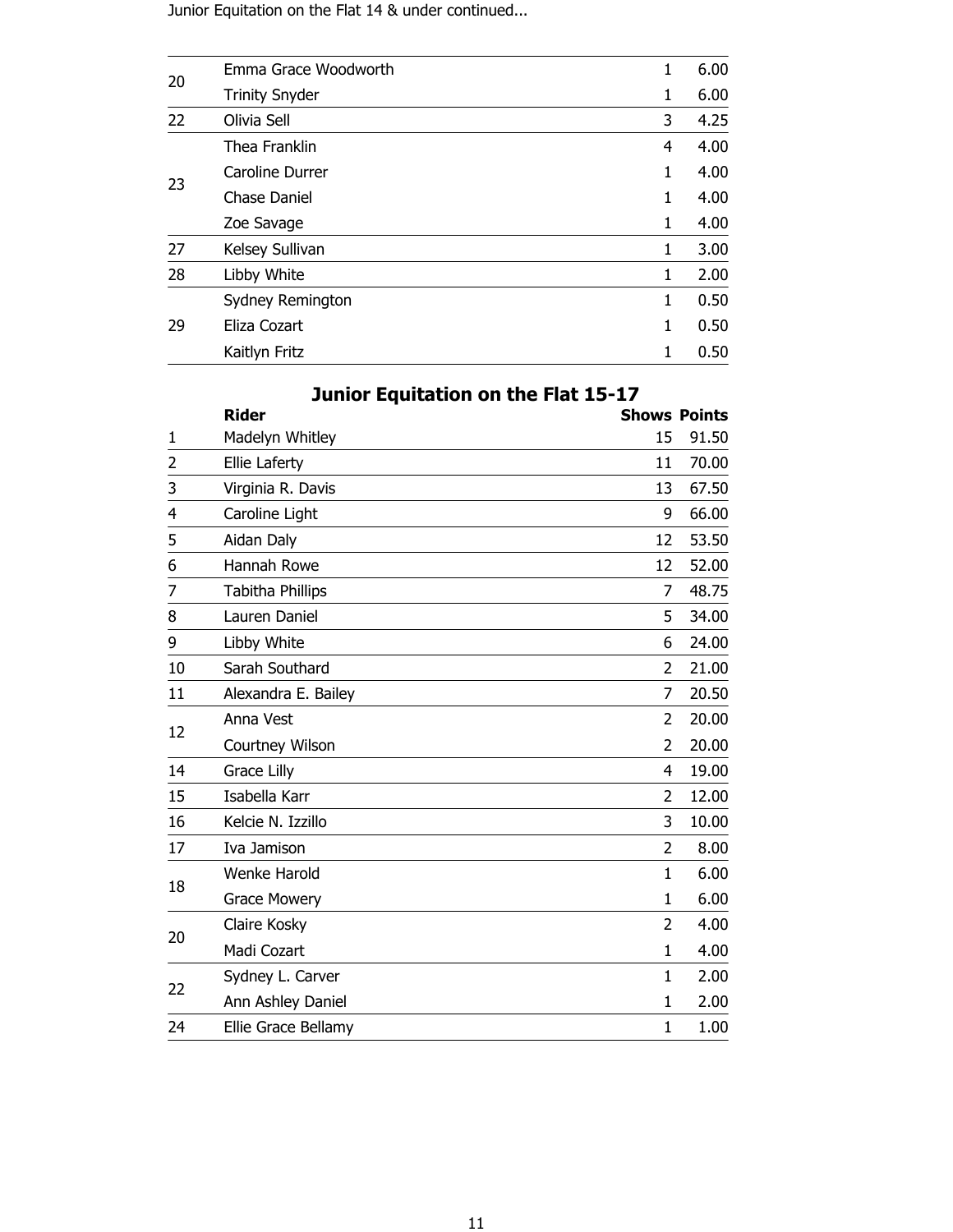## Adult Equitation on the Flat

| Ella Eavers<br>17 122.50<br>1<br>$\overline{2}$<br>Courtney Watson<br>14<br>3<br>12<br>Andrea Boggs<br>4<br>Sarah Anne Ward<br>6<br>5<br>Annie Shawver<br>8<br>Kristin Landes<br>4<br>6<br><b>Emily Schlosberg</b><br>3<br>$\overline{2}$<br>Megan Heffernan<br>3<br>8<br>Ellie Grace Bellamy<br>Kaitlyn Okin<br>2<br>11<br>Katie Y. Gehrt<br>1<br>12<br>Alexia Paxton<br>1<br><b>Beth Gianakouros</b><br>4<br>13<br>Caitlyn Sheffer<br>1<br>15<br>Katelyn Mosmiller<br>1<br><b>Blair Hoffman</b><br>3<br>16<br>Caroline Leeth<br>$\mathbf{1}$<br>17<br>Lena Feingold<br>1<br>Kylee Hall<br>2<br>19<br>Jessica Adler<br>1<br>21<br>Lily Peterson<br>1<br>$\mathbf{1}$<br>Richlyn Morton<br>22<br>Kelcie N. Izzillo<br>$\mathbf{1}$ |  | <b>Rider</b> | <b>Shows Points</b> |       |
|------------------------------------------------------------------------------------------------------------------------------------------------------------------------------------------------------------------------------------------------------------------------------------------------------------------------------------------------------------------------------------------------------------------------------------------------------------------------------------------------------------------------------------------------------------------------------------------------------------------------------------------------------------------------------------------------------------------------------------|--|--------------|---------------------|-------|
|                                                                                                                                                                                                                                                                                                                                                                                                                                                                                                                                                                                                                                                                                                                                    |  |              |                     |       |
|                                                                                                                                                                                                                                                                                                                                                                                                                                                                                                                                                                                                                                                                                                                                    |  |              |                     | 73.00 |
|                                                                                                                                                                                                                                                                                                                                                                                                                                                                                                                                                                                                                                                                                                                                    |  |              |                     | 52.50 |
|                                                                                                                                                                                                                                                                                                                                                                                                                                                                                                                                                                                                                                                                                                                                    |  |              |                     | 36.00 |
|                                                                                                                                                                                                                                                                                                                                                                                                                                                                                                                                                                                                                                                                                                                                    |  |              |                     | 31.00 |
|                                                                                                                                                                                                                                                                                                                                                                                                                                                                                                                                                                                                                                                                                                                                    |  |              |                     | 24.00 |
|                                                                                                                                                                                                                                                                                                                                                                                                                                                                                                                                                                                                                                                                                                                                    |  |              |                     | 24.00 |
|                                                                                                                                                                                                                                                                                                                                                                                                                                                                                                                                                                                                                                                                                                                                    |  |              |                     | 12.00 |
|                                                                                                                                                                                                                                                                                                                                                                                                                                                                                                                                                                                                                                                                                                                                    |  |              |                     | 12.00 |
|                                                                                                                                                                                                                                                                                                                                                                                                                                                                                                                                                                                                                                                                                                                                    |  |              |                     | 12.00 |
|                                                                                                                                                                                                                                                                                                                                                                                                                                                                                                                                                                                                                                                                                                                                    |  |              |                     | 10.00 |
|                                                                                                                                                                                                                                                                                                                                                                                                                                                                                                                                                                                                                                                                                                                                    |  |              |                     | 9.00  |
|                                                                                                                                                                                                                                                                                                                                                                                                                                                                                                                                                                                                                                                                                                                                    |  |              |                     | 8.00  |
|                                                                                                                                                                                                                                                                                                                                                                                                                                                                                                                                                                                                                                                                                                                                    |  |              |                     | 8.00  |
|                                                                                                                                                                                                                                                                                                                                                                                                                                                                                                                                                                                                                                                                                                                                    |  |              |                     | 6.00  |
|                                                                                                                                                                                                                                                                                                                                                                                                                                                                                                                                                                                                                                                                                                                                    |  |              |                     | 5.00  |
|                                                                                                                                                                                                                                                                                                                                                                                                                                                                                                                                                                                                                                                                                                                                    |  |              |                     | 4.00  |
|                                                                                                                                                                                                                                                                                                                                                                                                                                                                                                                                                                                                                                                                                                                                    |  |              |                     | 4.00  |
|                                                                                                                                                                                                                                                                                                                                                                                                                                                                                                                                                                                                                                                                                                                                    |  |              |                     | 1.50  |
|                                                                                                                                                                                                                                                                                                                                                                                                                                                                                                                                                                                                                                                                                                                                    |  |              |                     | 1.50  |
|                                                                                                                                                                                                                                                                                                                                                                                                                                                                                                                                                                                                                                                                                                                                    |  |              |                     | 1.00  |
|                                                                                                                                                                                                                                                                                                                                                                                                                                                                                                                                                                                                                                                                                                                                    |  |              |                     | 0.50  |
|                                                                                                                                                                                                                                                                                                                                                                                                                                                                                                                                                                                                                                                                                                                                    |  |              |                     | 0.50  |

## Beginner Equitation

|    | <b>Rider</b>          | <b>Shows Points</b> |           |
|----|-----------------------|---------------------|-----------|
| 1  | Kathryn Glasgow       |                     | 15 576.00 |
| 2  | Anna Grace Boteler    |                     | 16 335.00 |
| 3  | Sabrina Forbes        |                     | 13 320.75 |
| 4  | Lydia Nelson          |                     | 18 300.50 |
| 5  | Erin Wissler          |                     | 13 205.25 |
| 6  | Sofia Khan            | 4                   | 104.50    |
| 7  | Charlie Campbell      | 11                  | 96.75     |
| 8  | Lillian Cunningham    | 7                   | 93.00     |
| 9  | <b>Trinity Snyder</b> | 5                   | 87.50     |
| 10 | Kaitlyn Harper        | 5                   | 57.75     |
| 11 | Maddie Harper         | 3                   | 54.75     |
| 12 | Candace Thomas        | 1                   | 41.00     |
| 13 | Olivia Sell           | 1                   | 34.00     |
| 14 | Lake Bassett          | 1                   | 30.00     |
| 15 | Sierra Back           | 4                   | 27.50     |
| 16 | Katie Layne Stull     | 5                   | 14.00     |
| 17 | Claire Coddington     | $\overline{2}$      | 7.50      |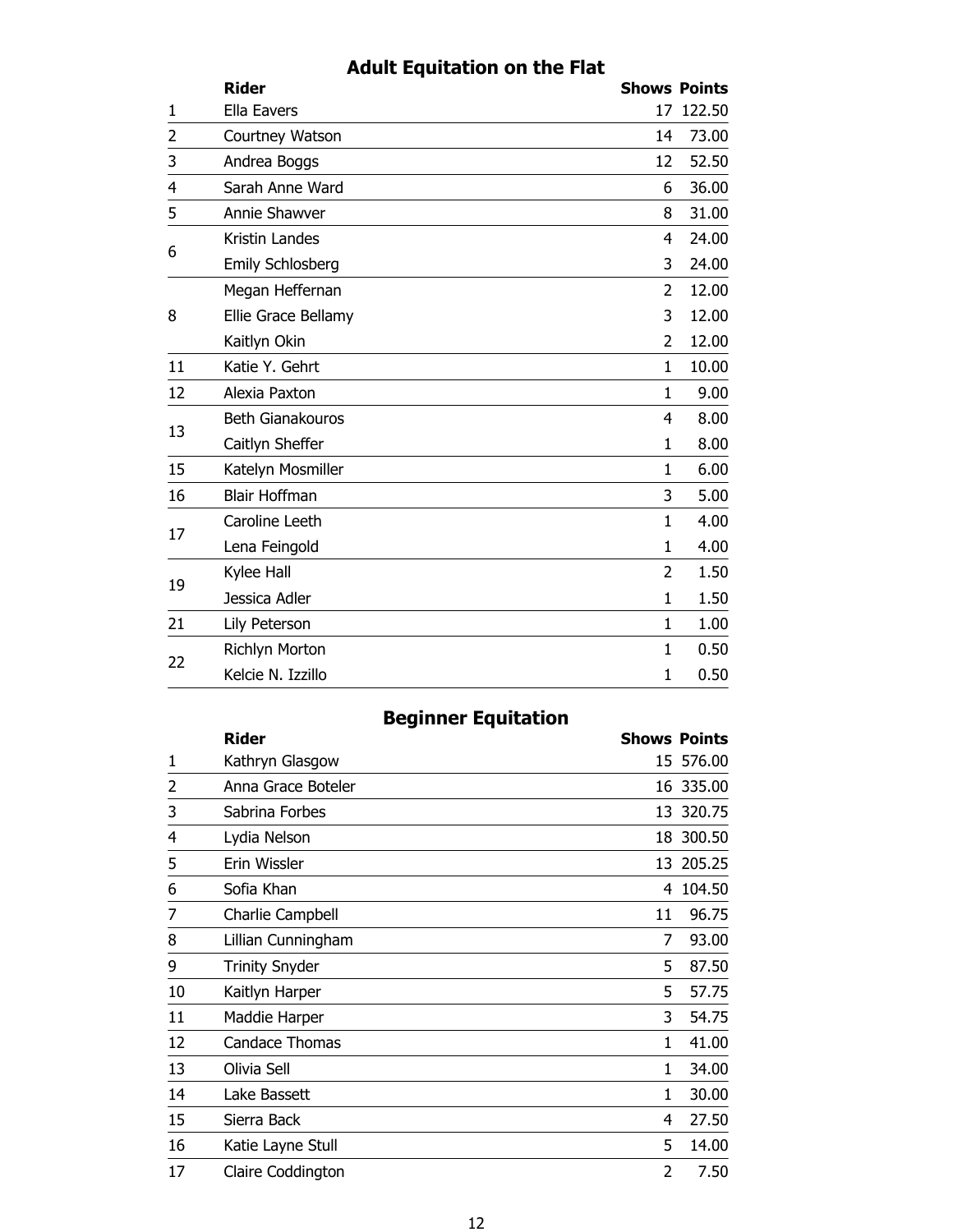Beginner Equitation continued...

| 18 | Clair E. Humphreys |  | $1 \quad 3.75$ |
|----|--------------------|--|----------------|
|----|--------------------|--|----------------|

### Rider Shows Points 1 Caroline Durrer 17 762.00 2 Zelie Rowles 2 2012 17 355.00 3 Analise Eddins 12 258.00 4 Palmer Cash 14 163.00 5 Thea Franklin 6 143.00 6 Payton Kite 12 104.50 7 Renee Tuning 2008 12:00 12:00 12:00 12:00 12:00 12:00 12:00 12:00 12:00 12:00 12:00 12:00 12:00 12:00 12:00 12:00 12:00 12:00 12:00 12:00 12:00 12:00 12:00 12:00 12:00 12:00 12:00 12:00 12:00 12:00 12:00 12:00 12:00 12:0 8 Claire Coddington 1 36.00 9 Lake Bassett 1 32.00 10 Clair E. Humphreys 1 21.00 11 Victoria Stiefvater 2 12.00 12 Katie Layne Stull 2 5.50

#### Pre-Beginner Equitation

#### Pony Medal

| Rider                | <b>Points</b> | Qualified |
|----------------------|---------------|-----------|
| Alexandra E. Bailey  | 24.00         | Yes       |
| Katie Durrer         | 24.00         | Yes       |
| Jocelyn Flannery     | 10.00         | Yes       |
| Ava Hogan            | 52.00         | Yes       |
| Chloe Keplinger      | 14.00         | Yes       |
| Bryce Leitch         | 14.00         | Yes       |
| Henry Lesko          | 16.00         | Yes       |
| <b>Briley Loan</b>   | 17.00         | Yes       |
| Marley McGlaughlin   | 18.00         | Yes       |
| <b>Ariel Mullins</b> | 10.00         | Yes       |
| Lydia Nelson         | 10.00         | Yes       |
| Kriston Parr         | 16.00         | Yes       |
| Elizabeth Self       | 20.00         | Yes       |
| Olivia Sell          | 15.00         | Yes       |
| Skyler Ward          | 10.00         | Yes       |
| Libby White          | 20.00         | Yes       |
| Madelyn Whitley      | 10.00         | Yes       |
| Anna Lucy            | 3.00          | No        |

#### Hunter Seat Medal

| Rider                   | <b>Points</b> | Qualified |
|-------------------------|---------------|-----------|
| Madi Cozart             | 18.50         | Yes       |
| Aidan Daly              | 14.00         | Yes       |
| Virginia R. Davis       | 23.00         | Yes       |
| Abby Fisher             | 18.00         | Yes       |
| Garrett Hagenlocker     | 10.00         | Yes       |
| Jillian Hammond         | 32.00         | Yes       |
| Samantha Jurick         | 20.00         | Yes       |
| Isabella Karr           | 17.00         | Yes       |
| <b>Ellie Laferty</b>    | 22.00         | Yes       |
| Caroline Light          | 34.00         | Yes       |
| <b>Tabitha Phillips</b> | 12.00         | Yes       |